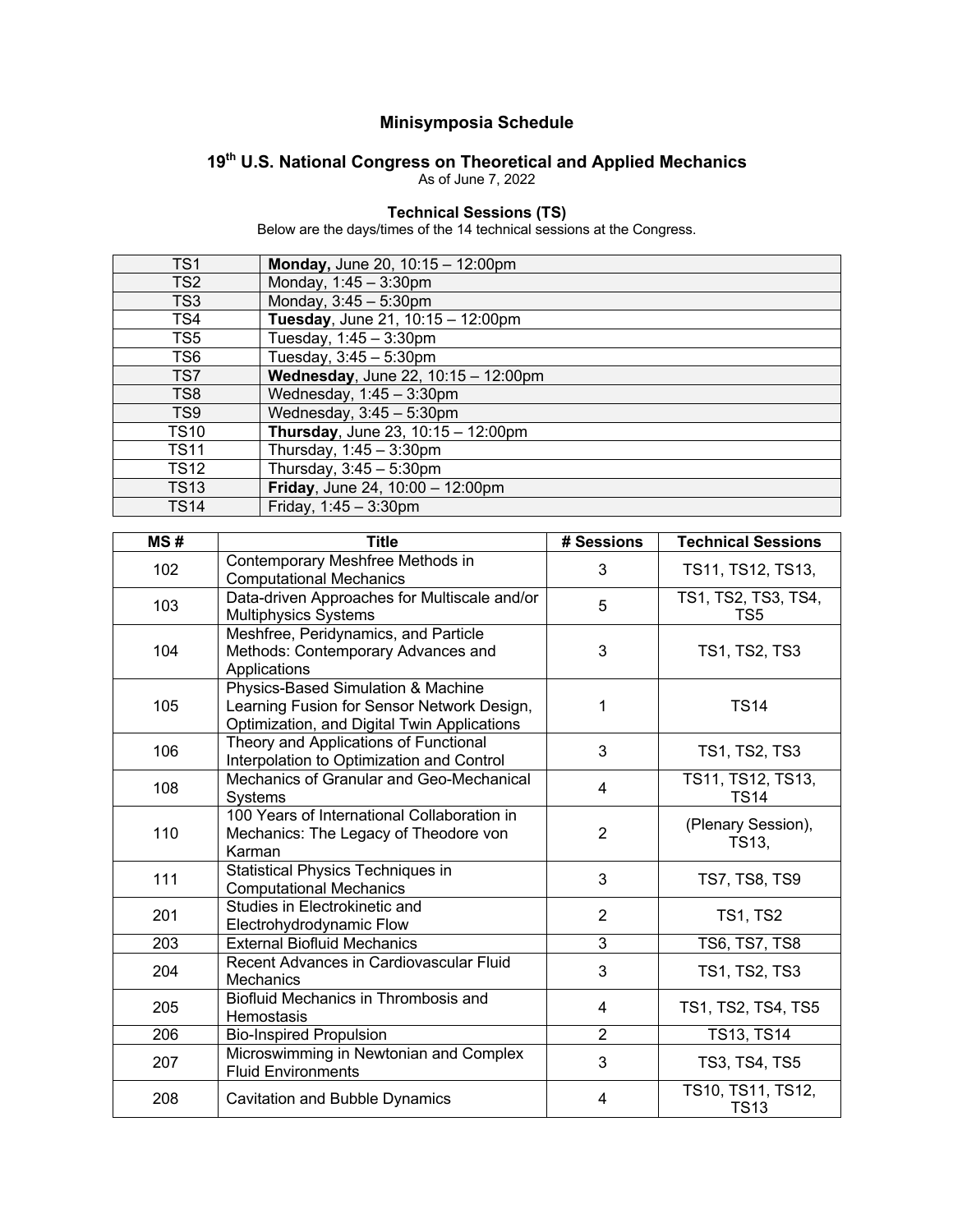| 210 | <b>Complex Fluids and Soft Matter</b>                                                                                     | 3                       | TS1, TS2, TS3                                                              |
|-----|---------------------------------------------------------------------------------------------------------------------------|-------------------------|----------------------------------------------------------------------------|
| 211 | Rheology and Interfaces in Complex Fluids                                                                                 | $\overline{3}$          | TS5, TS6, TS7                                                              |
| 212 | Hydrodynamic Stability and Simulation of<br>Complex Fluid Flows in Porous Media                                           | $\overline{2}$          | <b>TS10, TS11</b>                                                          |
| 213 | Modeling and Simulation of Energetic<br><b>Materials</b>                                                                  | $\overline{2}$          | <b>TS8, TS9</b>                                                            |
| 214 | Electrokinetics for Nano and Microfluidics                                                                                | 6                       | TS1, TS2, TS3, TS4,<br><b>TS5, TS6</b>                                     |
| 216 | <b>Reacting Flows</b>                                                                                                     | $\overline{2}$          | <b>TS6, TS7</b>                                                            |
| 217 | Dynamics and Instabilities of Flows with<br>Particles Across Length Scales                                                | 6                       | TS8, TS9, TS10, TS11,<br><b>TS12, TS13</b>                                 |
| 218 | Mechanics and Dynamics of Porous-particle<br>Suspensions                                                                  | $\mathbf{1}$            | TS7                                                                        |
| 220 | Nonlinear Dynamics of Active Fluids and<br><b>Transition to Active Turbulence</b>                                         | 3                       | TS12, TS13, TS14                                                           |
| 221 | Methods for Data-Driven Modeling of<br><b>Unsteady Fluid Flows</b>                                                        | 5                       | TS4, TS5, TS6, TS7,<br>TS8                                                 |
| 222 | Elastic and Elasto-Inertial Turbulence: New<br>Discoveries and Remaining Challenges                                       | $\overline{2}$          | <b>TS3, TS4</b>                                                            |
| 223 | Mechanics and Rheology of Vitrimers                                                                                       | 1                       | <b>TS14</b>                                                                |
| 224 | High-Speed Boundary Layer Transition                                                                                      | 4                       | TS1, TS2, TS3, TS4                                                         |
| 225 | Turbulence in Compressible Flows: Recent<br><b>Advances and Open Questions</b>                                            | $\overline{2}$          | <b>TS6, TS7</b>                                                            |
| 301 | Mechanics of Electrochemical Materials and<br><b>Systems</b>                                                              | 4                       | TS6, TS7, TS8, TS9                                                         |
| 302 | Large Deformation and Failure of Lithium-ion<br>batteries                                                                 | $\mathbf{1}$            | <b>TS10</b>                                                                |
|     |                                                                                                                           |                         |                                                                            |
| 303 |                                                                                                                           | $\overline{\mathbf{c}}$ | <b>TS13, TS14</b>                                                          |
| 305 | Modeling and Design for Energy Devices<br>Mechanics-Guided Design, Material<br>Processing and Applications of Composites2 | $\mathbf{1}$            | TS <sub>9</sub>                                                            |
| 307 | Thermodynamic Modeling of Void Evolution,<br>Fatigue, and Tribo-Wear                                                      | $\overline{2}$          | <b>TS10, TS11</b>                                                          |
| 308 | Computational Fracture, Fatigue and<br>Damage Modeling                                                                    | $\mathbf{1}$            | TS4                                                                        |
| 309 | Recent Developments in Peridynamics<br>Modeling                                                                           | $\overline{2}$          | <b>TS4, TS5</b>                                                            |
| 310 | Plasticity & Ductile Failure                                                                                              | 7                       | TS8, TS9, TS10, TS11,<br>TS12, TS13, TS14                                  |
| 311 | Mechanics of Friction, Fracture and Damage<br>in Materials Across Scales                                                  | 5                       | TS9, TS10, TS11,<br>TS12, TS13                                             |
| 312 | Micro-Projectile Impact Testing of Emerging<br><b>Materials</b>                                                           | $\overline{2}$          | <b>TS4, TS5</b>                                                            |
| 313 | Deformation and Assembly of Materials and<br>Structures at Solid-liquid Interfaces                                        | $\overline{2}$          | TS12, TS13                                                                 |
| 314 | Mechanics and Physics of Advanced<br>Manufacturing Processes - Surfaces,<br>Materials and Deformation                     | 3                       | <b>TS1, TS2, TS3</b>                                                       |
| 315 | New Metamaterial Concepts                                                                                                 | 5                       | TS1, TS2, TS3, TS4,<br>TS5                                                 |
| 316 | <b>Mechanics of Architected Materials</b><br>Mechanics of Multifunctional Low-                                            | 9                       | TS5, TS6, TS7, TS8,<br>TS9, TS10, TS11,<br>TS12, TS13<br>TS10, TS11, TS12, |